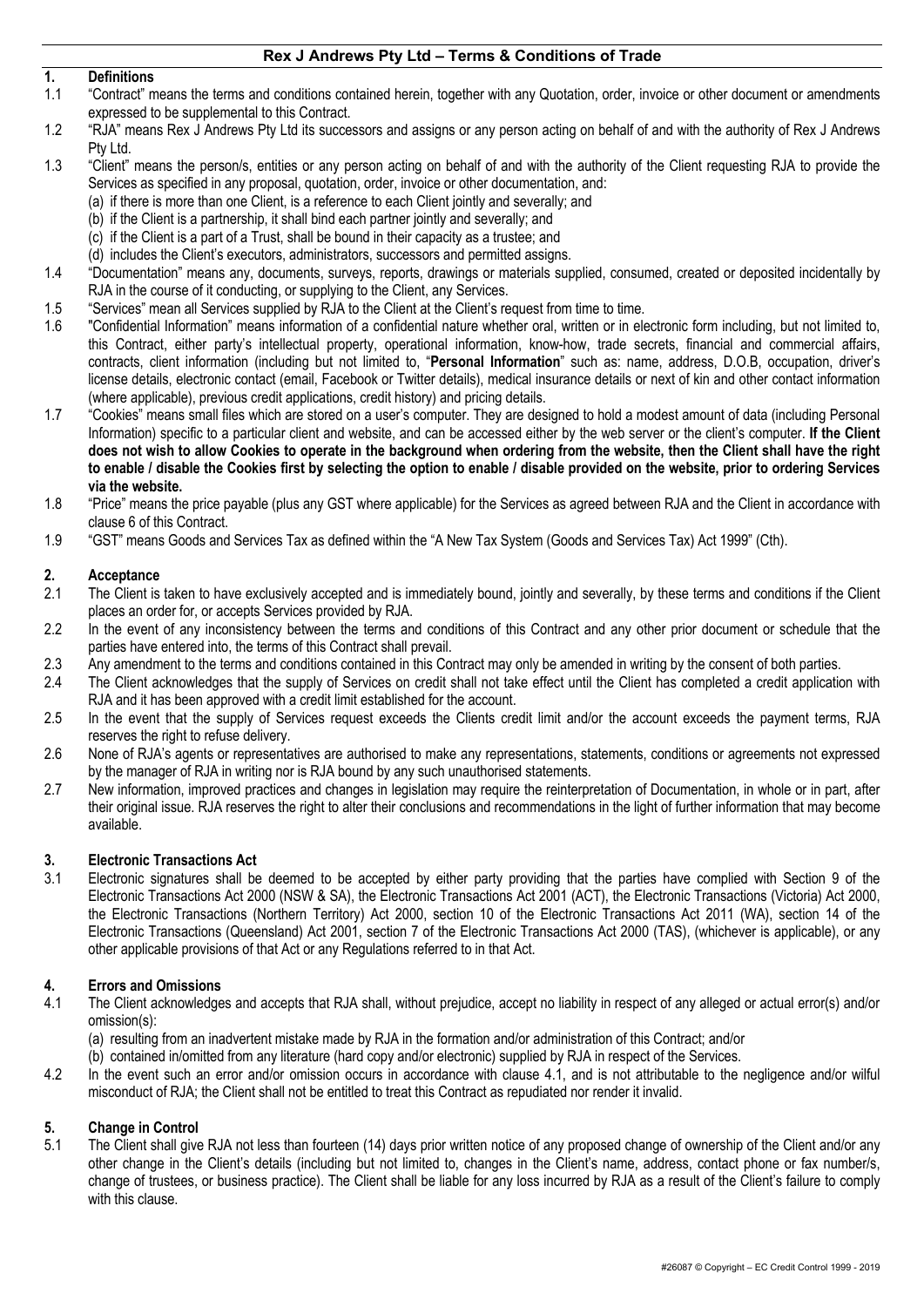# **6. Price and Payment**

- 6.1 At RJA's sole discretion the Price shall be either:
	- (a) as indicated on any invoice provided by RJA to the Client; or
	- (b) RJA's quoted price (subject to clause 6.2) which will be valid for the period stated in the quotation or otherwise for a period of thirty (30) days.
- 6.2 RJA reserves the right to change the Price if a variation to RJA's quotation is requested. Variations will be charged for on the basis of RJA's quotation, and will be detailed in writing, and shown as variations on RJA's invoice. The Client shall be required to respond to any variation submitted by RJA within ten (10) working days. Failure to do so will entitle RJA to add the cost of the variation to the Price. Payment for all variations must be made in full at the time of their completion.
- 6.3 At RJA's sole discretion a non-refundable deposit may be required.
- 6.4 Time for payment for the Services being of the essence, the Price will be payable by the Client on the date/s determined by RJA, which may be:
	- (a) by way of instalments/progress payments in accordance with RJA's payment schedule;
	- (b) the date specified on any invoice or other form as being the date for payment; or
	- (c) failing any notice to the contrary, the date which is seven (7) days following the date of any invoice given to the Client by RJA.
- 6.5 Payment may be made by electronic/on-line banking, or by any other method as agreed to between the Client and RJA.
- 6.6 RJA may in its discretion allocate any payment received from the Client towards any invoice that RJA determines and may do so at the time of receipt or at any time afterwards. On any default by the Client RJA may re-allocate any payments previously received and allocated. In the absence of any payment allocation by RJA, payment will be deemed to be allocated in such manner as preserves the maximum value of RJA's Purchase Money Security Interest (as defined in the PPSA) in the Services.
- 6.7 The Client shall not be entitled to set off against, or deduct from the Price, any sums owed or claimed to be owed to the Client by RJA nor to withhold payment of any invoice because part of that invoice is in dispute.
- 6.8 Unless otherwise stated the Price does not include GST. In addition to the Price, the Client must pay to RJA an amount equal to any GST RJA must pay for any supply by RJA under this or any other agreement for providing RJA's Services. The Client must pay GST, without deduction or set off of any other amounts, at the same time and on the same basis as the Client pays the Price. In addition, the Client must pay any other taxes and duties that may be applicable in addition to the Price except where they are expressly included in the Price.

# **7. Provision of the Services**

- 7.1 At RJA's sole discretion delivery of the Services shall take place when:
	- (a) the Services are supplied to the Client at RJA's address; or
	- (b) the Services are supplied to the Client at the Client's nominated address.
- 7.2 Delivery of the Services to a third party nominated by the Client is deemed to be delivery to the Client for the purposes of this Contract.
- 7.3 RJA may deliver the Services by separate instalments. Each separate instalment shall be invoiced and paid for in accordance with the provisions in these terms and conditions.
- 7.4 Any time specified by RJA for delivery of the Services is an estimate only and RJA will not be liable for any loss or damage incurred by the Client as a result of delivery being late. However both parties agree that they shall make every endeavour to enable the Services to be supplied at the time and place as was arranged between both parties. In the event that RJA is unable to supply the Services as agreed solely due to any action or inaction of the Client then RJA shall be entitled to charge a reasonable fee for re-supplying the Services at a later time and date.

# **8. Risk**

- 8.1 Irrespective of whether RJA retains ownership of any Documentation all risk for such items shall pass to the Client as soon as such items are delivered to the Client and shall remain with the Client until such time as RJA may repossess the Documentation in accordance with clause 9.3(c). The Client must insure all Documentation on or before delivery.
- 8.2 RJA reserves its right to seek compensation or damages for any damage, destruction or loss suffered in relation to the Documentation as a result of the Client's failure to insure in accordance with clause 8.1.

# 8.3 The Client acknowledges that:

- (a) Documentation provided by RJA present observations made during the course of the Services and factual data obtained. The conclusions and recommendations in the Documentation may be limited to those which are based on the findings of the studies/surveys and information provided by third parties. RJA shall be entitled to assume all third party data to be true and correct and shall not be responsible for inaccuracies in such information; and
- (b) Documentation are written in the context of an agreed scope of Services and should not be used in a different context.

# **9. Title to Documentation**

- 9.1 RJA and the Client agree that where it is intended that the ownership of Documentation is to pass to the Client that such ownership shall not pass until:
	- (a) the Client has paid RJA all amounts owing for the Services; and
	- (b) the Client has met all other obligations due by the Client to RJA in respect of all contracts between RJA and the Client.
- 9.2 Receipt by RJA of any form of payment other than cash shall not be deemed to be payment until that form of payment has been honoured, cleared or recognised and until then RJA's ownership or rights in respect of the Documentation shall continue.
- 9.3 It is further agreed that, until ownership of the Documentation passes to the Client in accordance with clause 9.1:
	- (a) the Client is only a bailee of the Documentation and must return the Documentation to RJA immediately upon request by RJA;
	- (b) the Client holds the benefit of the Client's insurance of the Documentation on trust for RJA and must pay to RJA the proceeds of any insurance in the event of the Documentation being lost, damaged or destroyed;
	- (c) the Client irrevocably authorises RJA to enter any premises where RJA believes the Documentation are kept and recover possession of the Documentation.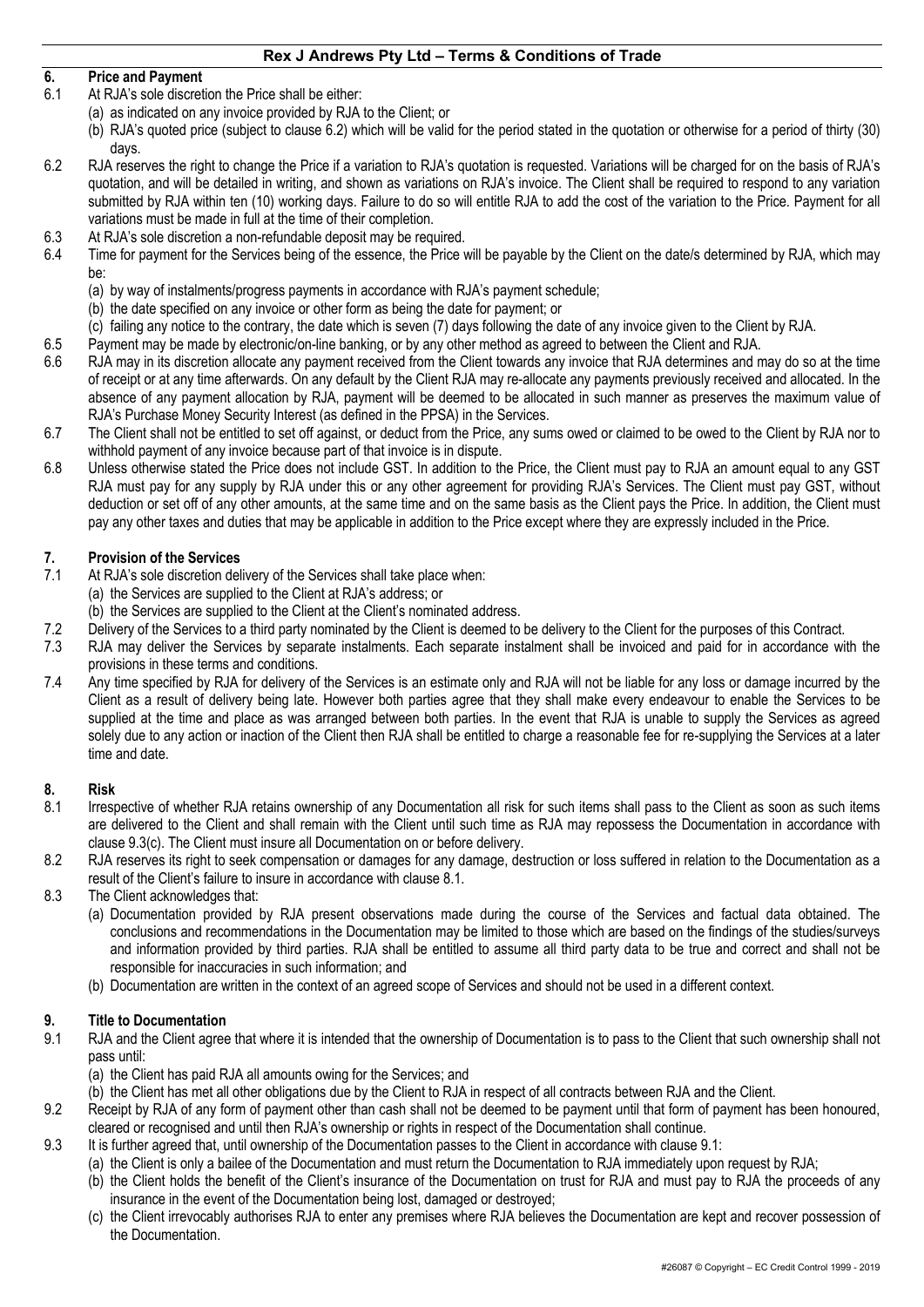# **10. Personal Property Securities Act 2009 ("PPSA")**

- In this clause financing statement, financing change statement, security agreement, and security interest has the meaning given to it by the PPSA.
- 10.2 Upon assenting to these terms and conditions in writing the Client acknowledges and agrees that these terms and conditions constitute a security agreement for the purposes of the PPSA and creates a security interest in:
	- (a) all Documentation previously supplied by RJA to the Client;
	- (b) all Documentation will be supplied in the future by RJA to the Client; and
	- (c) all the Client's present and after acquired property being a charge, including anything in respect of which the Client has at any time a sufficient right, interest or power to grant a security interest in for the purposes of securing repayment of all monetary obligations of the Client to RJA for Services – that have previously been provided and that will be provided in the future by RJA to the Client.

# 10.3 The Client undertakes to:

- (a) promptly sign any further documents and/or provide any further information (such information to be complete, accurate and up-to-date in all respects) which RJA may reasonably require to;
	- (i) register a financing statement or financing change statement in relation to a security interest on the Personal Property Securities Register;
	- (ii) register any other document required to be registered by the PPSA; or
	- (iii) correct a defect in a statement referred to in clause 10.3(a)(i) or 10.3(a)(ii);
- (b) indemnify, and upon demand reimburse, RJA for all expenses incurred in registering a financing statement or financing change statement on the Personal Property Securities Register established by the PPSA or releasing any Documentation charged thereby;
- (c) not register a financing change statement in respect of a security interest without the prior written consent of RJA;
- (d) not register, or permit to be registered, a financing statement or a financing change statement in relation to the Documentation in favour of a third party without the prior written consent of RJA.
- 10.4 RJA and the Client agree that sections 96, 115 and 125 of the PPSA do not apply to the security agreement created by these terms and conditions.
- 10.5 The Client waives their rights to receive notices under sections 95, 118, 121(4), 130, 132(3)(d) and 132(4) of the PPSA.
- 10.6 The Client waives their rights as a grantor and/or a debtor under sections 142 and 143 of the PPSA.
- 10.7 Unless otherwise agreed to in writing by RJA, the Client waives their right to receive a verification statement in accordance with section 157 of the PPSA.
- 10.8 The Client must unconditionally ratify any actions taken by RJA under clauses 10.3 to 10.5.
- 10.9 Subject to any express provisions to the contrary (including those contained in this clause 10), nothing in these terms and conditions is intended to have the effect of contracting out of any of the provisions of the PPSA.

### **11. Security and Charge**

- 11.1 In consideration of RJA agreeing to supply Services, the Client charges all of its rights, title and interest (whether joint or several) in any land, realty or other assets capable of being charged, owned by the Client either now or in the future, to secure the performance by the Client of its obligations under these terms and conditions (including, but not limited to, the payment of any money).
- 11.2 The Client indemnifies RJA from and against all RJA's costs and disbursements including legal costs on a solicitor and own client basis incurred in exercising RJA's rights under this clause.
- 11.3 The Client irrevocably appoints RJA and each director of RJA as the Client's true and lawful attorney/s to perform all necessary acts to give effect to the provisions of this clause 11 including, but not limited to, signing any document on the Client's behalf.

#### **12. The Competition and Consumer Act 2010 (CCA) and Fair Trading Acts**

- 12.1 Nothing in this Contract is intended to have the effect of contracting out of any applicable provisions of the CCA or the FTA in each of the States and Territories of Australia (including any substitute to those Acts or re-enactment thereof), except to the extent permitted by those Acts where applicable.
- 12.2 Where the Client purchases the Services as a consumer these terms and conditions shall be subject to any laws or legislation governing the rights of consumers and shall not affect the consumer's statutory rights.
- 12.3 Liability of RJA arising out of any one incident whether or not there has been any declaration of value of the Cargo, for breach of warranty implied into these terms and conditions by the Competition and Consumer Act 2010 or howsoever arising, is limited to any of the following as determined by RJA;
	- (a) the supplying of the Services again; or
	- (b) the payment of the cost of having the Services supplied again; or
	- (c) where the Client is a consumer as defined in the Competition and Consumer Act 2010 then the Client shall also be entitled to a refund.
	- (d) paying for the Services to be provided again.
- 12.4 If RJA is required to rectify, re-supply, or pay the cost of re-supplying the Services under clause 12.3 or the CCA, but is unable to do so, then RJA may refund any money the Client has paid for the Services but only to the extent that such refund shall take into account the value of Services which have been provided to the Client which were not defective.

#### **13. Intellectual Property and Confidentiality**

- 13.1 In the event a transport feasibility study/survey is requested by the Client, then both parties acknowledge and accept that the Services for such will be subject to a confidentiality agreement independent of this Contract.
- 13.2 The intellectual property ("IP") of such survey shall remain vested with the Client, however the Client acknowledges and agrees that upon expiry of the confidentiality agreement that the Client provides an exclusive and non-transferable licence to RJA to use any IP within the survey solely in relation to the operation of RJA's own business/commercial endeavours.
- 13.3 Where RJA has designed, drawn or developed Documentation for the Client, then the copyright in any Documentation shall remain the property of RJA. Under no circumstances may such designs, drawings and documents be used without the express written approval of RJA.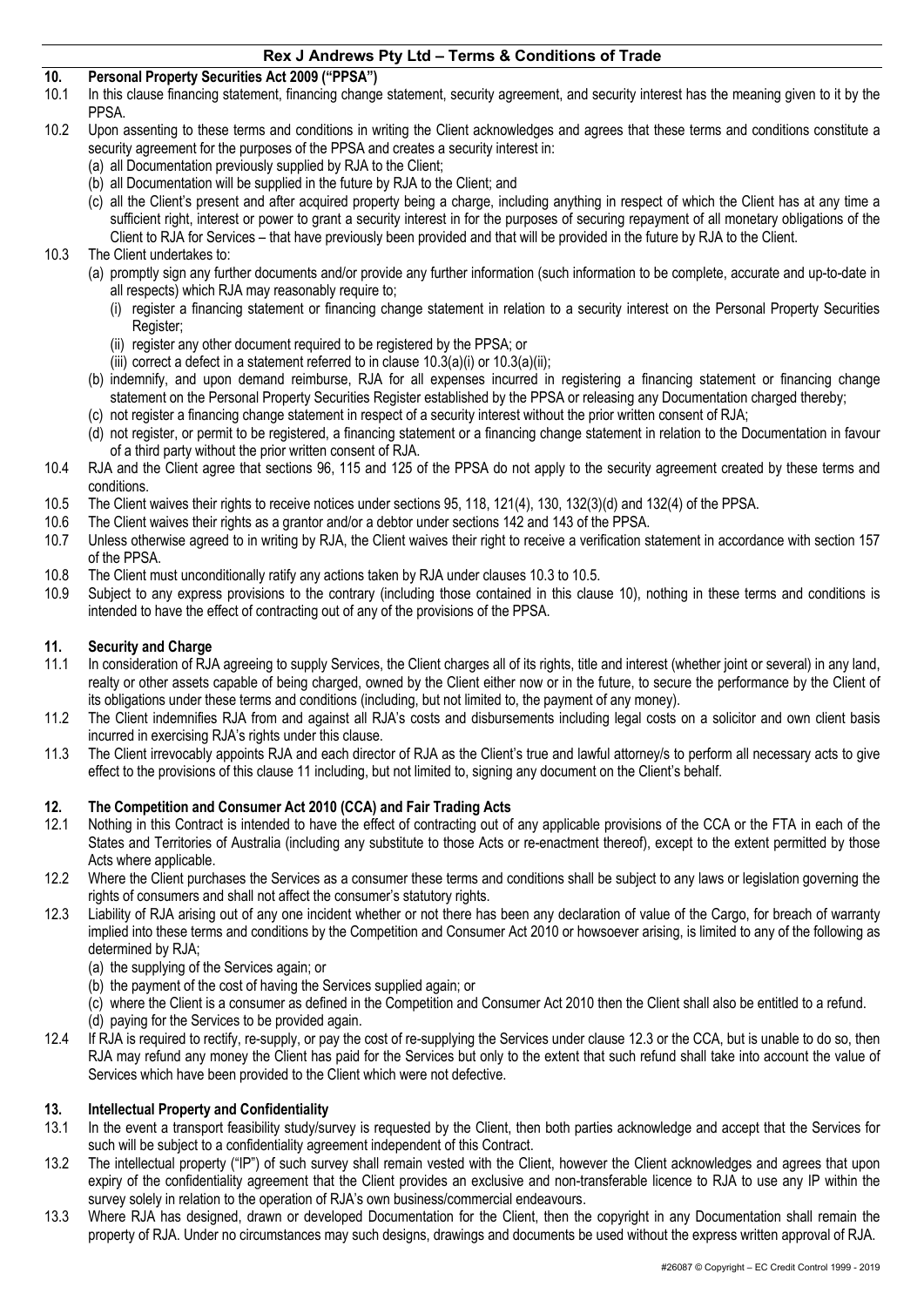- 13.4 The Client agrees that RJA may (at no cost) use for the purposes of marketing or entry into any competition, any Documentation which RJA has created for the Client.
- 13.5 Both parties shall not use, divulge or communicate to any person any Confidential Information, and shall exercise good and proper judgement and discretion to limit disclosure of any Confidential Information (or any part of it) to its contractors, employees, agents and customers, concerning this Contract between the Client and RJA, unless such use or disclosure is necessary for performance of their obligations under this Contract.

# **14. Use of Reports and Advice**

- 14.1 Any advice that RJA gives to the Client, its employees or agents is for the Client's exclusive use and must be used only for the purpose described.
- 14.2 Unless RJA gives the Client prior written consent, the advice:
	- (a) must not be used or disclosed for any other purpose, referred to in any document or made available to any other person, except the Client's lawyers or other professional advisor assisting in the Services; and
	- (b) may not be relied upon by any other party other than the Client.
- 14.3 RJA is not responsible to any other party other than the Client, who is provided with or obtains a copy of RJA's advice.
- 14.4 RJA's advice may, on occasion, be given to the Client in draft form or orally only on the basis that the Client may not rely on advice in that form. Accordingly, RJA shall not be responsible if the Client or any other party relies on the advice or chooses to act, or refrains from acting, on the basis of any draft advice or oral comments or advice.
- 14.5 The Client acknowledges that the signed copy of RJA's final advice is the definitive version.
- 14.6 Sometimes circumstances may change after RJA has provided their final advice to the Client. If this happens RJA will not update any final advice it has provided to the Client under these terms and conditions. If the Client would like RJA to update their final advice, they must contact RJA and both parties can discuss a suitable term of engagement with the Client.

# **15. Default and Consequences of Default**

- 15.1 Interest on overdue invoices shall accrue daily from the date when payment becomes due, until the date of payment, at a rate of two and a half percent (2.5%) per calendar month (and at RJA's sole discretion such interest shall compound monthly at such a rate) after as well as before any judgment.
- 15.2 If the Client owes RJA any money the Client shall indemnify RJA from and against all costs and disbursements incurred by RJA in recovering the debt (including but not limited to internal administration fees, legal costs on a solicitor and own client basis, RJA's contract default fee, and bank dishonour fees).
- 15.3 Further to any other rights or remedies RJA may have under this Contract, if a Client has made payment to RJA, and the transaction is subsequently reversed, the Client shall be liable for the amount of the reversed transaction, in addition to any further costs incurred by RJA under this clause 14 where it can be proven that such reversal is found to be illegal, fraudulent or in contravention to the Client's obligations under this Contract.
- 15.4 Without prejudice to RJA's other remedies at law RJA shall be entitled to cancel all or any part of any order of the Client which remains unfulfilled and all amounts owing to RJA shall, whether or not due for payment, become immediately payable if:
	- (a) any money payable to RJA becomes overdue, or in RJA's opinion the Client will be unable to make a payment when it falls due;
	- (b) the Client has exceeded any applicable credit limit provided by RJA;
	- (c) the Client becomes insolvent, convenes a meeting with its creditors or proposes or enters into an arrangement with creditors, or makes an assignment for the benefit of its creditors; or
	- (d) a receiver, manager, liquidator (provisional or otherwise) or similar person is appointed in respect of the Client or any asset of the Client.

# **16. Cancellation**

- 16.1 Without prejudice to any other remedies RJA may have, if at any time the Client is in breach of any obligation (including those relating to payment) under these terms and conditions RJA may suspend or terminate the supply of Services to the Client. RJA will not be liable to the Client for any loss or damage the Client suffers because RJA has exercised its rights under this clause.
- 16.2 RJA may cancel any contract to which these terms and conditions apply or cancel delivery of Services at any time before the Services are commenced by giving written notice to the Client. On giving such notice RJA shall repay to the Client any money paid by the Client for the Services. RJA shall not be liable for any loss or damage whatsoever arising from such cancellation.
- 16.3 In the event that the Client cancels delivery of the Services the Client shall be liable for any and all loss incurred (whether direct or indirect) by RJA as a direct result of the cancellation (including, but not limited to, any loss of profits).

# **17. Liability Limitations**

- 17.1 Except as is specified in clause 12, the liability limitations of RJA, it partners, associates, and employees shall exclude any indirect loss and/or expense (including loss of profit) suffered by the Client arising out of a breach by RJA of these terms and conditions.
- 17.2 The maximum liability of RJA under this Contract shall at no time exceed the amount of Professional Indemnity insurance cover in respect of any single act, omission or statement, unless otherwise specified in RJA's proposal.
- 17.3 The Client agrees to indemnify RJA, (including its partners, associates or employees) and any other person who may be sought to be made liable in excess of the limit of liability described in clause 17.1 in respect of any activity arising from, or connected with, this Contract in respect of any claim of whatsoever kind, that may be made by any person and any costs and expenses that may be incurred by RJA. All references herein to loss or damage shall be deemed to exclude loss or damage sustained by any third party in respect of which the Client is liable and responsible (as between the Client and the third party) whether by statute, contract tort or otherwise.
- 17.4 The liability of RJA to the Client shall expire twelve (12) months from the issue of the last invoice relevant to the particular project, unless in the meantime the Client has made a claim in writing to RJA, specifying a negligent act, omission or statement said to have caused alleged loss or damage sustained or sustainable.
- 17.5 Notwithstanding clauses 17.1 to 17.4, RJA shall not be liable for any loss or damage sustained or sustainable by a Client in relation to: (a) errors occurring in plans, designs or specifications not created or prepared by RJA;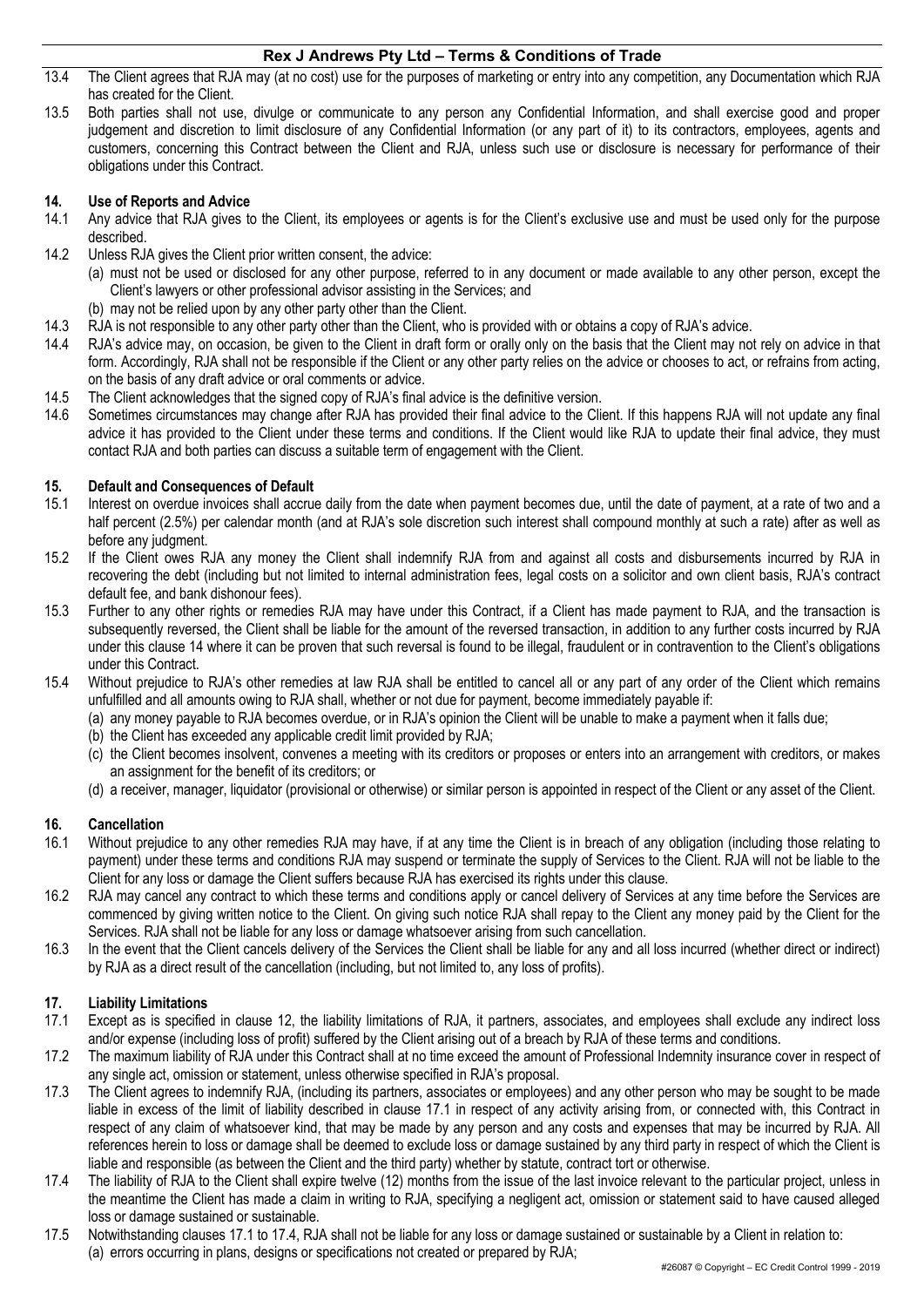- (b) errors occurring during the course of any services which are not provided by, nor the responsibility of, RJA;
- (c) the use of any Documentation or other information of advice without the approval of RJA.

# **18. Dispute Resolution**

- 18.1 If a dispute arises between the parties to this Contract then either party shall send to the other party a notice of dispute in writing adequately identifying and providing details of the dispute. Within fourteen (14) days after service of a notice of dispute, the parties shall confer at least once, to attempt to resolve the dispute. At any such conference each party shall be represented by a person having authority to agree to a resolution of the dispute. In the event that the dispute cannot be so resolved either party may by further notice in writing delivered by hand or sent by certified mail to the other party refer such dispute to arbitration. Any arbitration shall be:
	- (a) referred to a single arbitrator to be nominated by the President of the Institute of Arbitrators Australia; and
	- (b) conducted in accordance with the Institute of Arbitrators Australia Rules for the Conduct of Commercial Arbitration.

#### **19. Insurance**

- 19.1 RJA shall effect and maintain the following insurances in connection with this provision of RJA's Services:
	- (a) Public Liability Insurance (\$20m);
	- (b) Workers Compensation Insurance (\$50m), *if applicable*;
	- (c) Professional Indemnity Insurance (\$5m).
- 19.2 RJA may arrange (a) and (c) with an insurance company/broker of their choice.
- 19.3 The Professional Indemnity Insurance shall be maintained for not less than the period set out in the proposal and for an amount not less than that specified in the proposal.
- 19.4 Before RJA commences work and whenever requested in writing by the Client so to do, RJA will produce evidence to the Client's satisfaction and approval of the insurance required by this clause 17 have been effected and maintained.

#### **20. Privacy Policy**

- 20.1 All emails, documents, images or other recorded information held or used by RJA is Personal Information, as defined and referred to in clause 20.3, and therefore considered Confidential Information. RJA acknowledges its obligation in relation to the handling, use, disclosure and processing of Personal Information pursuant to the Privacy Act 1988 ("the Act") including the Part IIIC of the Act being Privacy Amendment (Notifiable Data Breaches) Act 2017 (NDB) and any statutory requirements, where relevant in a European Economic Area ("EEA"), under the EU Data Privacy Laws (including the General Data Protection Regulation "GDPR") (collectively, "EU Data Privacy Laws"). RJA acknowledges that in the event it becomes aware of any data breaches and/or disclosure of the Clients Personal Information, held by RJA that may result in serious harm to the Client, RJA will notify the Client in accordance with the Act and/or the GDPR. Any release of such Personal Information must be in accordance with the Act and the GDPR (where relevant) and must be approved by the Client by written consent, unless subject to an operation of law.
- 20.2 Notwithstanding clause 20.1, privacy limitations will extend to RJA in respect of Cookies where transactions for purchases/orders transpire directly from RJA's website. RJA agrees to display reference to such Cookies and/or similar tracking technologies, such as pixels and web beacons (if applicable), such technology allows the collection of Personal Information such as the Client's:
	- (a) IP address, browser, email client type and other similar details;
	- (b) tracking website usage and traffic; and
	- (c) reports are available to RJA when RJA sends an email to the Client, so RJA may collect and review that information ("collectively Personal Information")

In order to enable / disable the collection of Personal Information by way of Cookies, the Client shall have the right to enable / disable the Cookies first by selecting the option to enable / disable, provided on the website prior to proceeding with a purchase/order via RJA's website.

- 20.3 The Client agrees for RJA to obtain from a credit reporting body (CRB) a credit report containing personal credit information (e.g. name, address, D.O.B, occupation, driver's license details, electronic contact (email, Facebook or Twitter details), medical insurance details or next of kin and other contact information (where applicable), previous credit applications, credit history) about the Client in relation to credit provided by RJA.
- 20.4 The Client agrees that RJA may exchange information about the Client with those credit providers and with related body corporates for the following purposes:
	- (a) to assess an application by the Client; and/or
	- (b) to notify other credit providers of a default by the Client; and/or
	- (c) to exchange information with other credit providers as to the status of this credit account, where the Client is in default with other credit providers; and/or
	- (d) to assess the creditworthiness of the Client including the Client's repayment history in the preceding two (2) years.
- 20.5 The Client consents to RJA being given a consumer credit report to collect overdue payment on commercial credit.
- 20.6 The Client agrees that personal credit information provided may be used and retained by RJA for the following purposes (and for other agreed purposes or required by):
	- (a) the provision of Services; and/or
	- (b) analysing, verifying and/or checking the Client's credit, payment and/or status in relation to the provision of Services; and/or
	- (c) processing of any payment instructions, direct debit facilities and/or credit facilities requested by the Client; and/or
	- (d) enabling the collection of amounts outstanding in relation to the Services.
- 20.7 RJA may give information about the Client to a CRB for the following purposes:
	- (a) to obtain a consumer credit report;
		- (b) allow the CRB to create or maintain a credit information file about the Client including credit history.
- 20.8 The information given to the CRB may include:
	- (a) Personal Information as outlined in 20.3 above;
	- (b) name of the credit provider and that RJA is a current credit provider to the Client;
	- (c) whether the credit provider is a licensee;